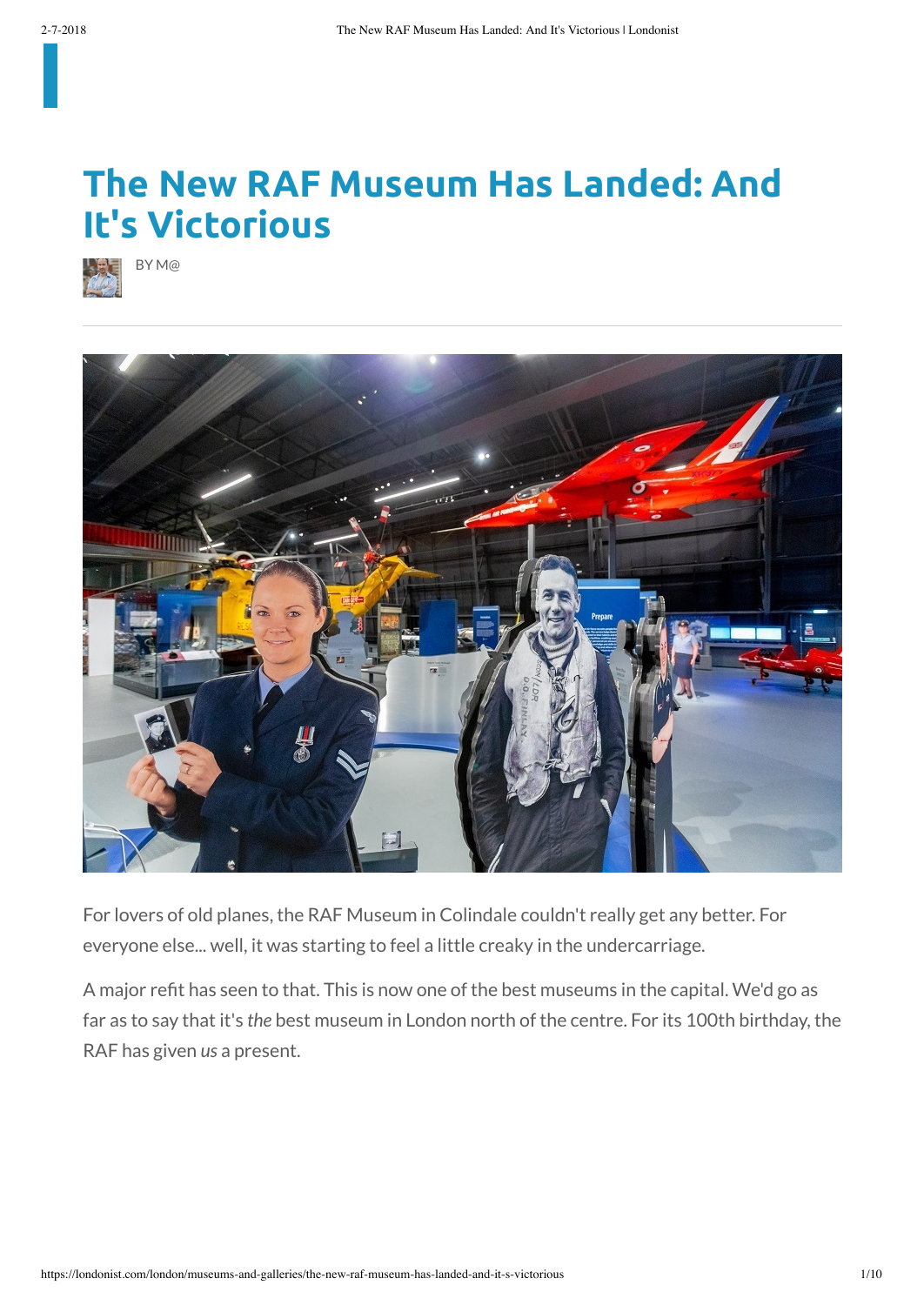

Visitors are first coaxed into a large hangar. All the exhibits in this cavernous space are new, or at least presented in a new way. The space serves as a sort of arena of highlights, with a quirky but engaging mix of artifacts, uniforms, interactives and a giant sea plane that makes for the ultimate conversation piece in the cafe. Everything is done with clear, compelling labels that aren't too self-indulgent and invite more questions.

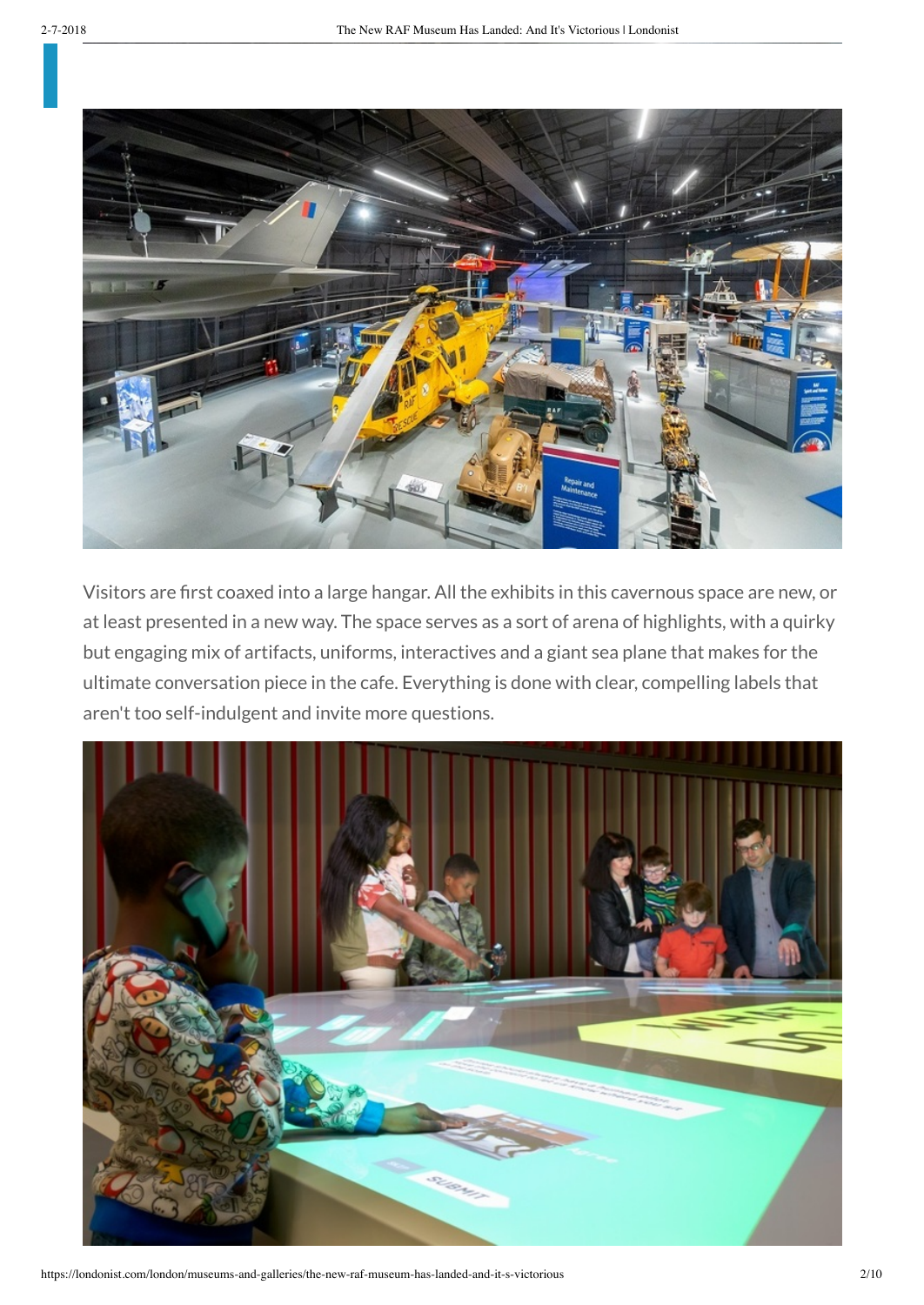control of an X-plane test simulator (hit the sea) and marshalled Britain's WW2 air defences (let's not go there), all of which were genuinely fun and occasionally informative. Kids will love it. Younger kids, meanwhile, can clamber all over the toy aircraft.



That was one of our main criticisms of the old-style RAF Museum. Its offering for children was headlined by an outdated explore-and-play area that had the smell of a hospital wing. It's still there, incidentally, and still reeks of bleach. Now, there's more than enough to keep the little ones happy, especially with a new playground thrown in.

After you've spent the best part of a day exploring the first gallery, you can get stuck into another massive exhibition space filled with aircraft from the early days of the RAF (largely unchanged by the refit). A third gallery offers insights into the modern role of the air force. It has marginally less stuff, but could still outshine many smaller museums in its own right.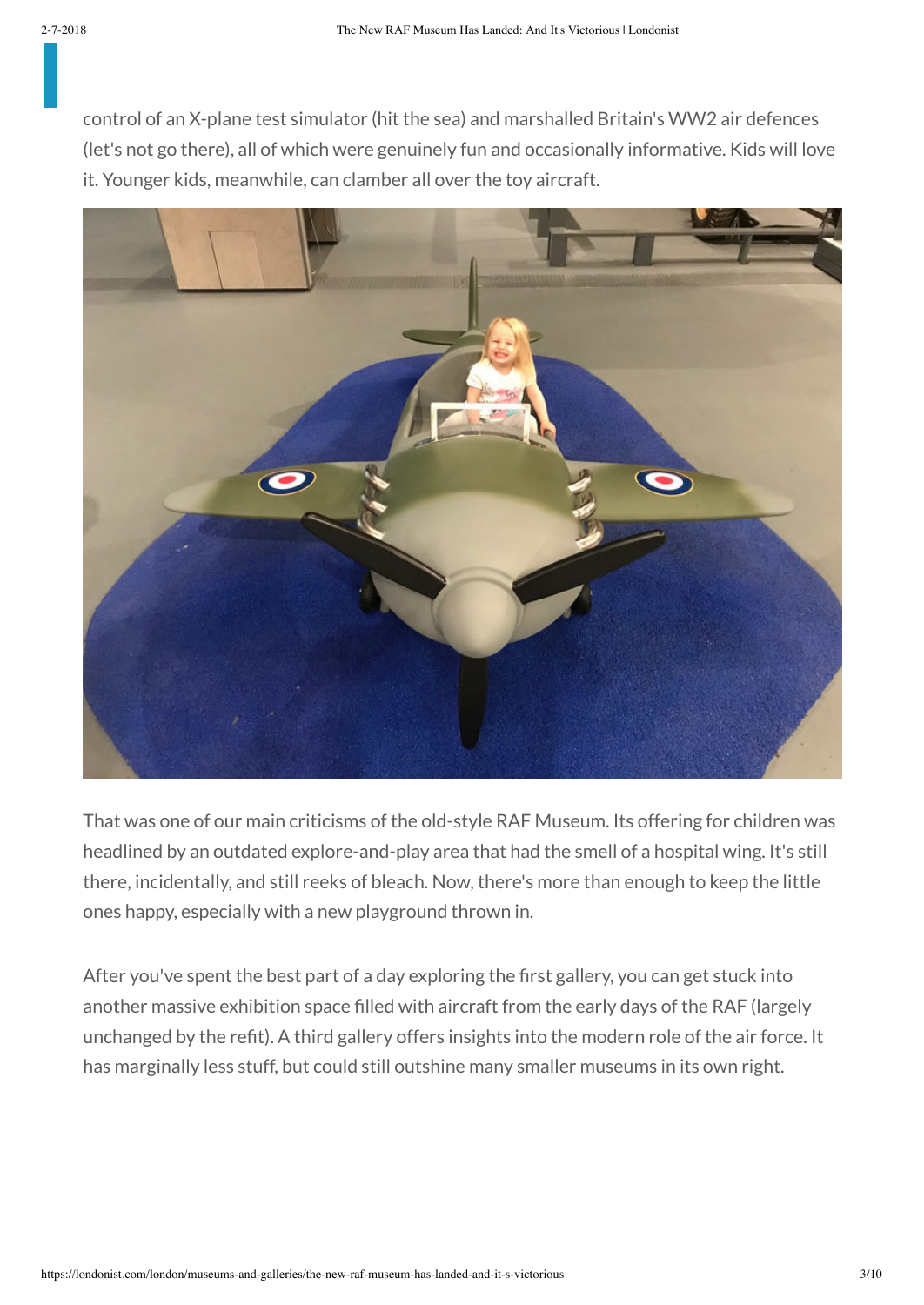

Finally, we made it to the largest gallery of all, which contains dozens of aircraft, the immense Vulcan bomber and numerous displays on different units of the RAF. There's an impossible amount of stuff to see here, and mental fatigue will already be taking its toll. Our tip is to try and see the museum in several trips — like you might the British Museum or Science Museum.